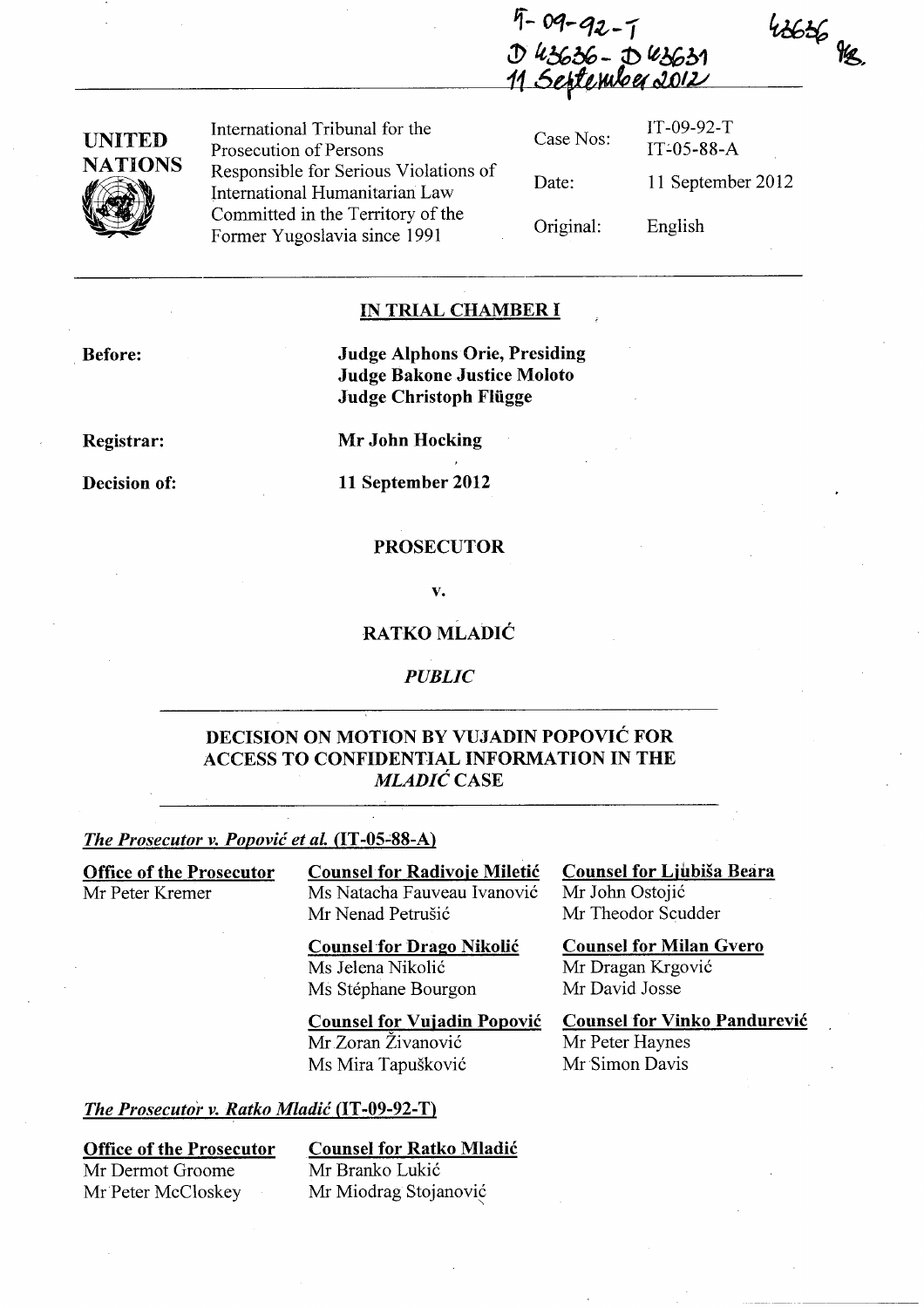$5 - 09 - 92 - 1$ 

## **L PROCEDURAL HISTORY AND SUBMISSIONS OF THE PARTIES**

1. On 14 August 2012, the Defence for Vujadin Popovic ("Applicant") filed a motion requesting access to confidential *inter partes* materials from the case of *Prosecutor* v. *Ratko Mladic*  ("Motion" and *"Mladic* case" respectively) in light of an earlier decision by the Chamber on motions by Radivoje Miletic and Drago Nikolic, who are co-accused in the *Popovic et al.* case *("Miletić* and *Nikolić* Decision").<sup>1</sup> In the Motion, the Applicant seeks access to confidential materials including transcripts of closed session hearings, confidential exhibits admitted, and confidential decisions and orders regarding evidence.2 The Motion is restricted to *inter partes*  materials which relate to a) events that occurred in Srebrenica in 1995; b) the organization, structure and hierarchy of the Army of Republika Srpska; and c) the drafting of Directives, and, in particular, Directive no. 7 and no. 7/1.<sup>3</sup> The Applicant states that the acts and conduct of the accused, Vujadin Popovic, overlap with the charges against the accused, Ratko Mladic, in relation to events that occurred in Srebrenica.<sup>4</sup> As such, the Applicant argues that this demonstrates the nexus between the two cases and thus represents the legitimate forensic purpose for granting the requested access.<sup>5</sup>

2. On 28 August 2012, the Prosecution responded to the Motion, stating that it does not object to the grant of access to specific confidential *inter partes* materials from the *Mladic* case, as long as the same conditions contained in the *Miletic* and *Nikolic* Decision apply, and that it is limited to material that is relevant to the topics already specified in the Motion.<sup>6</sup>

# **n. APPLICABLE LAW**

3. The Chamber recalls and refers to the applicable law governing requests for access to confidential *inter partes* materials from other cases before the Tribunal, as set out in its previous decision. <sup>7</sup>

 $\mathbf{1}$ 

 $\mathbf{1}$ Motion of Vujadin Popović for Access to Confidential Information in the *Mladić* Case, 14 August 2012, paras 2, 4; .Decision on Motions by Radivoje Miletic and Drago Nikolic for Access to Confidential Materials in the Mladic Case, 5 July 2012.  $\overline{2}$ 

Motion, paras 2, 4.

 $\overline{3}$ Ibid.

<sup>4</sup>  Motion, para. 3.

 $\overline{5}$ Ibid.

<sup>6</sup> Prosecution Response to Motion of Vujadin Popović for Access to Confidential Information in the Mladić Case, 28 August 2012, paras 1-2.

<sup>7</sup> Decision on Defence Request for Access to Confidential Materials from *Krstic* Case, 21 March 2012 *("Krstic*  Access Decision"), paras 3-9.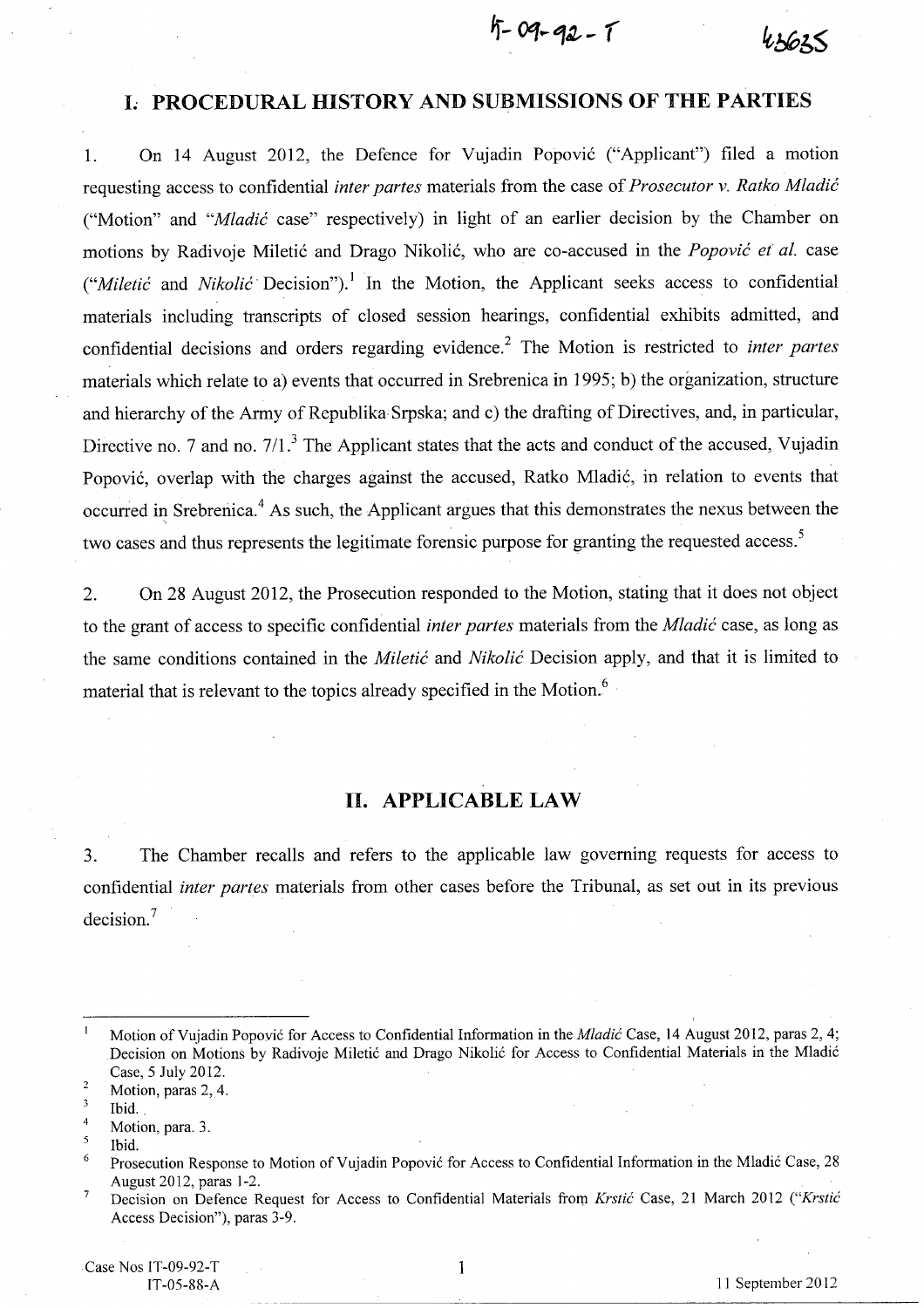$4 - 09 - 92 - 1$ 

k3630

### **Ill. DISCUSSION**

4. The Chamber is satisfied that the Applicant has identified, with specificity, the confidential *inter partes* materials it seeks access to. Further, the Chamber finds that there is a geographical, temporal, and substantial overlap between those crimes for which Vujadin Popovic was convicted in relation to Srebrenica, and the charges against the accused in this case, Ratko Mladic. As such, a legitimate forensic purpose has been demonstrated, and the Chamber considers that granting access is likely to materially assist in the preparation of the Applicant's case.

5. In relation to Rule 70 material, the Chamber considers that the Applicant may only be given access to such material once the provider has consented to its disclosure to the Applicant. It is the responsibility of the relevant party to identify to the Registry any such Rule 70 material and to seek its provider's consent to disclosure.

6. The Chamber further considers that material relating to protected witnesses for whom orders of delayed disclosure have been issued must be excluded from any access granted by this decision. Although it is possible that such material may have forensic value to the Applicant, any such potential value does not outweigh the consideration the Chamber must give to the safety and protection of victims and witnesses, pursuant to Articles 20 (1) and 22 of the Tribunal's Statute and Rule 75 (A) of the Tribunal's Rules of Procedure and Evidence ("Rules").

7. The Chamber notes that the requested categories of material may include evidentiary material containing sensitive information of little or no value to the Applicant. The Chamber considers the following categories as having no forensic purpose and shall therefore be excluded from any access granted by this decision: remuneration; provisional release; fitness to stand trial; reports of the Reporting Medical Officer; Registry submission of expert reports on health issues; notice of non-attendance in court; modalities of trial; protective measures; subpoenas; videoconference links; orders to redact public transcripts and public broadcasts of a hearing; witness scheduling; witness appearance, witness attendance; execution of arrest warrant; enforcement of sentences; health of the Accused; and notices of compliance filed in respect of other access decisions. 8 While several of the listed categories fall outside the scope of the Applicant's request by definition, the Chamber includes them here in the interests of clarity and consistency with past decisions.

I1 September 2012

2

*Miletic* and *Nikolic* Decision, para. 10; *Krstic* Access Decision para. 12; Addendum to Decision on Defence Request for Access to Confidential Materials from the *Krstic* Case, 24 May 2012; Decision on Motion by Radovan Karadzi6 for Access to Confidential Materials in the *Mladic* Case, 18 October 2011, paras 16-17.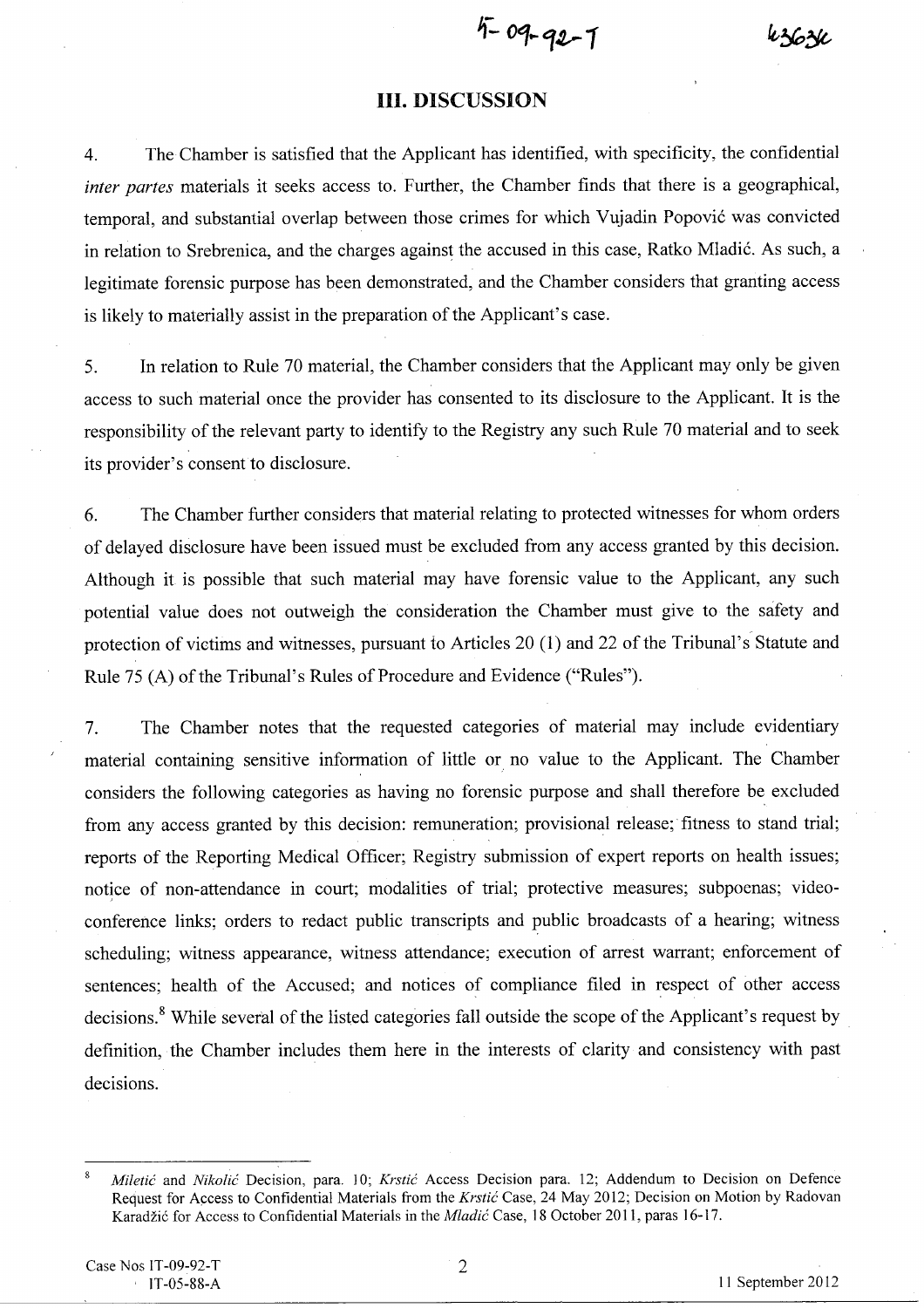$4 - 9 - 12 - 1$ 

 $43633$ 

8. Finally, for reasons of judicial economy, and taking into account the current stage of the *Mladic* case, the Applicant's access to confidential *inter partes* materials in the *Mladic* case is granted on an ongoing basis, pursuant to the restrictions set out in this decision.

# **IV. DISPOSITION**

6. For the foregoing reasons, and pursuant to Rules 54 and 75 of the Rules, the Chamber

**GRANTS** the Motion;

**ORDERS** the Prosecution and the *Mladic* Defence to identify, on an ongoing basis, to the Registry for disclosure to the Applicant *inter partes* confidential materials in the *Mladic* case, including confidential transcripts of closed session hearings, confidential exhibits admitted, and confidential decisions and orders regarding evidence, which relate to the following matters, subject to the restrictions set out in paragraphs 5-7 of this decision:

- (i) events that occurred in Srebrenica in 1995;
- (ii) the organization, structure and hierarchy of the Army of Republika Srpska; and
- (iii) the drafting of Directives and, in particular, Directives no. 7 and no. 711;

**ORDERS** the Prosecution and the *Mladic* Defence to determine without undue delay which of the requested material used as evidence in the *Mladic* case is subject to the provisions of Rule 70 of the Rules, and to seek the consent of the material's providers for its disclosure to the Applicant, and, where such consent is given, to identify that material to the Registry;

**REQUESTS** the Registry to disclose to the Applicant, the following material:

- (i) the *inter partes* confidential, non-Rule 70 material once it has been identified by the Prosecution and *Mladic* Defence in accordance with this decision; and .
- (ii) the Rule 70 material once the Prosecution and *Mladic* Defence have identified such material upon receiving consent from the Rule 70 providers;

**ORDERS** the Applicant, if disclosure to specified members of the public is directly and specifically necessary for the preparation and presentation of their cases, to file a motion to the Chamber seeking such disclosure. For the purpose of this decision, "the public" means and includes

Case Nos IT-09-92-T IT-05-88-A

3  $\mathbb{Z}^{\mathbb{Z}}$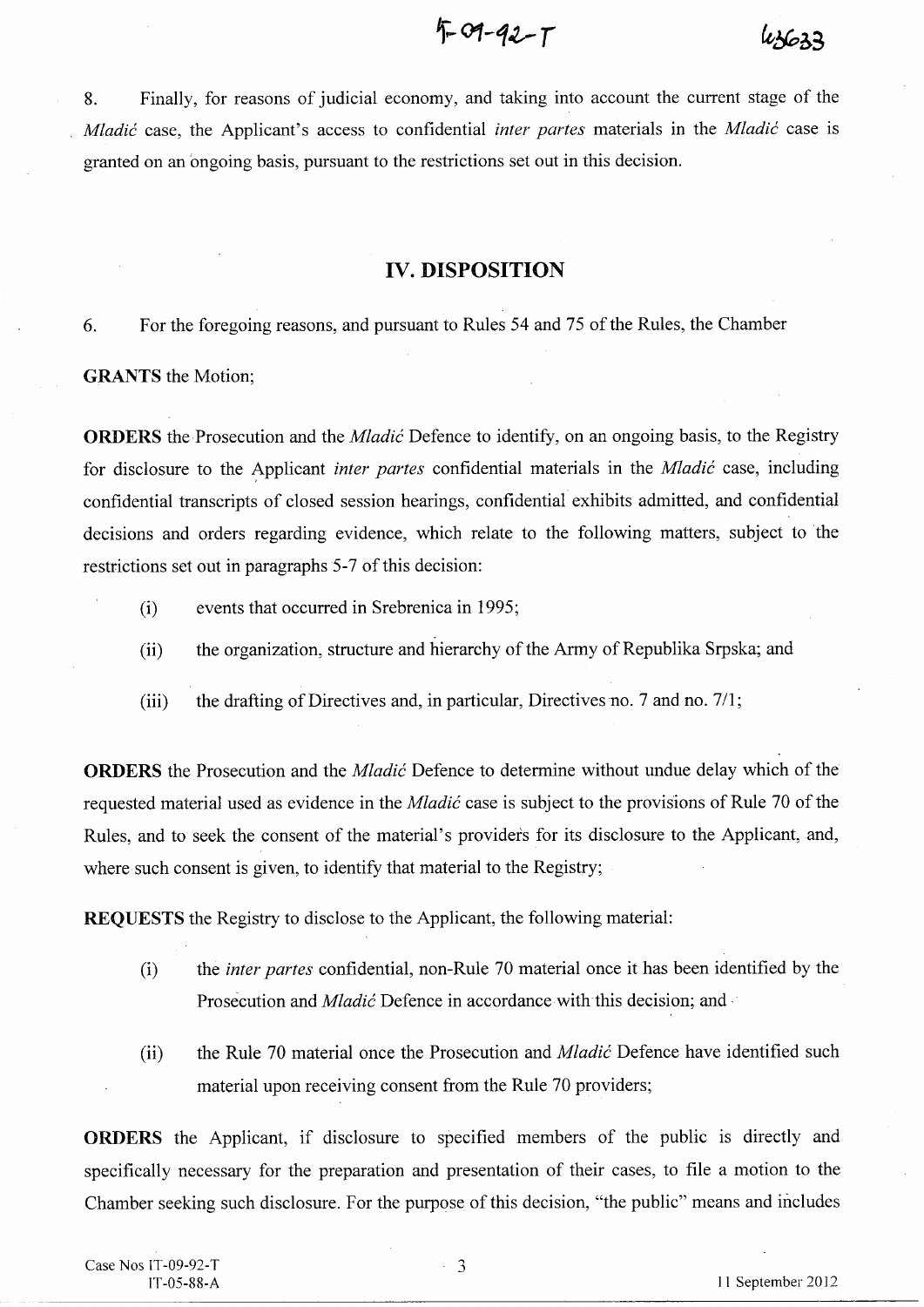$5 - 09 - 92 - 7$ 43632

all persons, governments, organisations, entities, clients, associations, and groups, other than the Judges of the Tribunal, the staff of the Registry, the Prosecutor and his representatives, and the Applicant, including counsel and any persons involved in the preparation of the case who have been instructed or authorised by the Applicant to have access to the confidential material from this case. "The public" also includes, without limitation, family members, and friends of the Applicant, accused and defence counsel in other cases or proceedings before the Tribunal, the media, and journalists;

**ORDERS** that if, for the purposes of the preparation of the Applicant's case, confidential material is disclosed to the public - pursuant to prior authorisation by the Chamber - any person to whom disclosure of the confidential material is made shall be informed that he or she is forbidden to copy, reproduce or publicise, in whole or in part, any confidential information or to disclose it to any other person, and further that, if any such person has been provided with such information, he or she must return it to the Applicant as soon as the information is no longer needed for the preparation of the Applicant's case;

**ORDERS** that the Applicant, and any persons involved in the preparation of his case who have been instructed or authorised by the Applicant to have access to the confidential material from this case, and any other persons for whom prior authorisation by the Chamber has been granted by a separate decision shall not disclose to any members of the public the names of witnesses, their whereabouts, transcripts of witness testimonies, exhibits, or any information which would enable witnesses to be identified and would breach the confidentiality of the protective measures already in place;

**ORDERS** that the Applicant and any persons who have been instructed or authorised by the Applicant to have access to the confidential material from this case shall return to the Registry the confidential material which remains in their possession as soon as it is no longer needed for the preparation of the Applicant's case;

**ORDERS** that nothing in this decision shall affect the disclosure obligations of the Prosecution under Rules 66 and 68 of the Rules; and